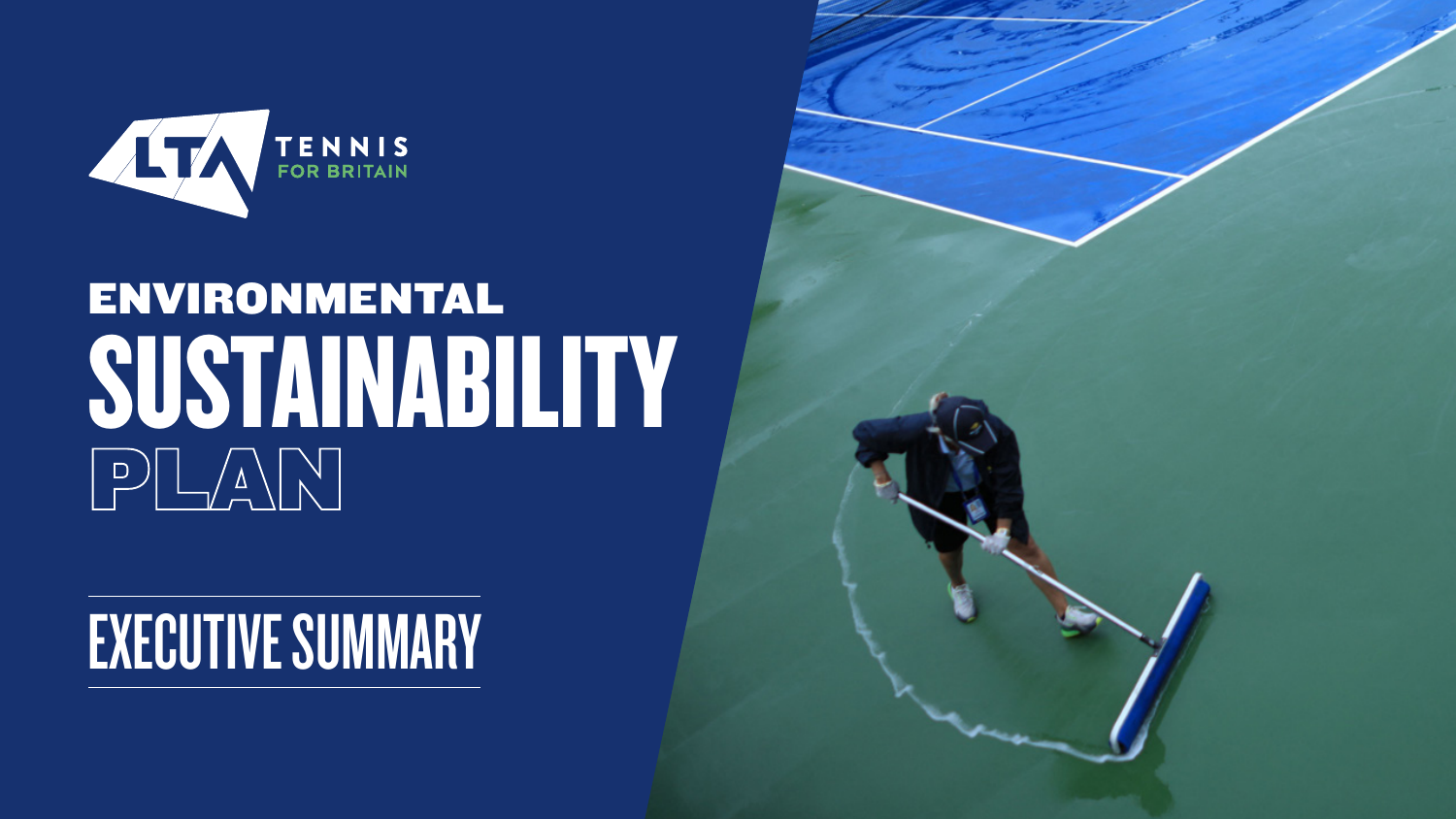## WHAT WE WANT TO ACHIEVE

**To deliver our vision of tennis opened up, we believe it is critical that the LTA plays our part in addressing issues related to sustainability, protecting and supporting the environment.** 

The climate crisis, resource scarcity and changes to the natural environment will have an impact on tennis at all levels. Whether it be the impact of more extreme temperatures on grass court tennis at Britain's major events, or rising sea levels and extreme weather meaning a higher proportion of tennis venues at risk of regular flooding, it is critical that we play our part in tackling these issues.

The LTA knows we have a role to play in tackling our direct impacts, as a responsible organisation and event owner and operator, and we are setting out some specific actions that we will take to do this.

However, we ultimately also want to support the wider tennis community to be more sustainable in our role as national governing body for tennis in Britain. In doing so we know that we have a positive impact far beyond our own operations, but also most effectively support tennis in Britain in the face of rising energy costs, and changes to the environment.

We have identified three priority themes which run through our plan, and have set an ambitious aim in each area:

#### CLIMATE ACTION

AIM: Achieve net zero carbon emissions from LTA operations and major events by 2030 and support the wider tennis community in reducing carbon

emissions.

#### RESOURCE EFFICIENCY

AIM: Utilise resources efficiently to reduce waste and energy usage from LTA business operations and major events, and support the tennis community to do the same.

#### NATURAL ENVIRONMENT

AIM: For tennis in Britain to have a net positive impact on biodiversity.

### OUR VISION:

#### OUR ENVIRONMENTAL SUSTAINABILITY AMBITION:

To secure a lasting future for tennis in Britain, through positive action on climate change and leadership in sustainability.

Tennis Opened Up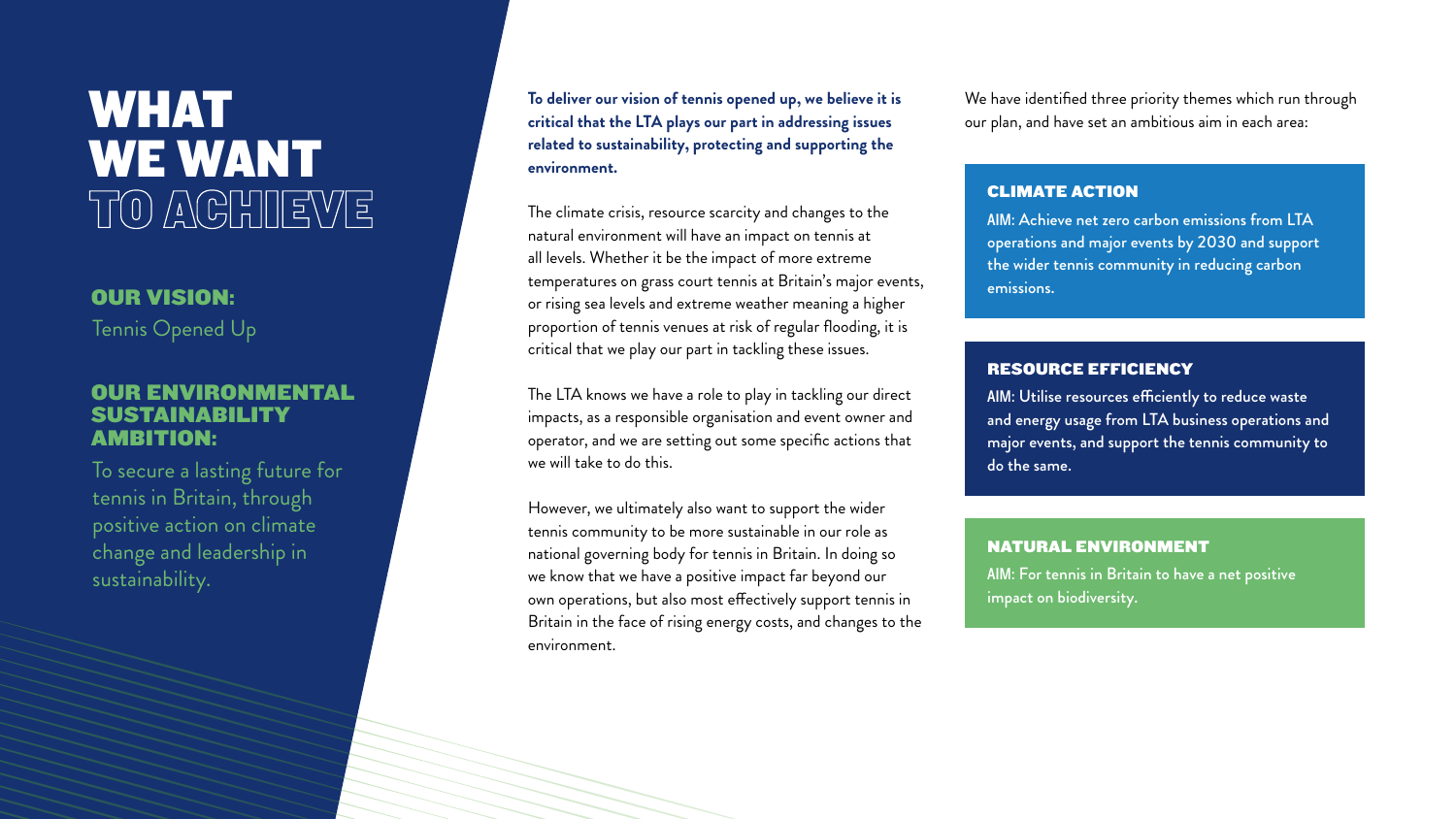![](_page_2_Figure_2.jpeg)

### HOW WE WILL ACHIEVE IT

**To realise our ambition, we will deliver actions across four clearly defined impact areas, each with their own objective, set of targets and actions.** 

ESTABLISHMENT

PHASE

2022–2023

![](_page_2_Figure_3.jpeg)

2ND FULL PHASE 2027–2030